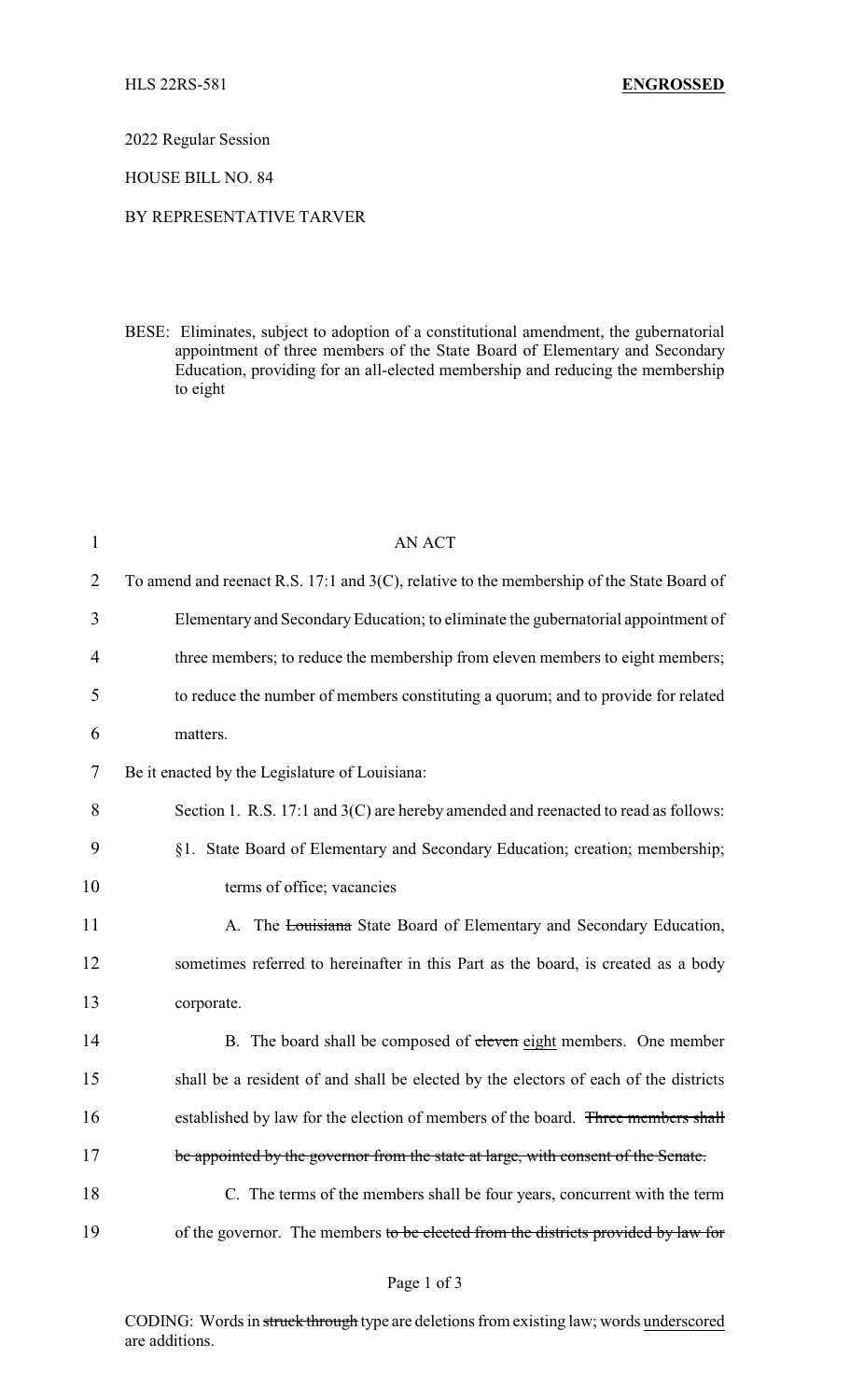| 1              | election of the members of the board shall be elected at the time fixed by law for the            |  |  |
|----------------|---------------------------------------------------------------------------------------------------|--|--|
| $\overline{2}$ | gubernatorial elections. Members shall serve until their successors are selected and              |  |  |
| 3              | take office.                                                                                      |  |  |
| 4              | D.(1) Within twenty-four hours after being informed of a vacancy in an                            |  |  |
| 5              | appointed position on the board, the president of the board or the officer exercising             |  |  |
| 6              | his duties shall notify the governor by certified mail of the vacancy and the effective           |  |  |
| 7              | date thereof. Any vacancy in an appointed position on the board shall be filled for               |  |  |
| 8              | the unexpired portion of the term by appointment by the governor within thirty days               |  |  |
| 9              | after the effective date of the vacancy.                                                          |  |  |
| 10             | $\left(\frac{2}{a}\right)$ If a vacancy occurs in the office of an elected a member of the board, |  |  |
| 11             | the governor shall be notified of the vacancy in accordance with the applicable                   |  |  |
| 12             | provisions of the Louisiana Election Code.                                                        |  |  |
| 13             | $\left(\frac{b}{2}\right)$ If a vacancy occurs in the office of an elected a member of the board  |  |  |
| 14             | and the remaining portion of the term is more than one year, the special election to              |  |  |
| 15             | fill the vacancy shall be ordered and held in accordance with the applicable                      |  |  |
| 16             | provisions of the Louisiana Election Code.                                                        |  |  |
| 17             | $\ast$<br>$\ast$<br>$\ast$                                                                        |  |  |
| 18             | §3. Domicile; organization and meetings of board                                                  |  |  |
| 19             | $\ast$<br>*<br>*                                                                                  |  |  |
| 20             | C. $\overrightarrow{Six}$ Five members of the board shall constitute a quorum for the             |  |  |
| 21             | transaction of business, and all official actions of the board shall require the                  |  |  |
| 22             | favorable vote of a majority of the total membership.                                             |  |  |
| 23             | $\ast$<br>*<br>*                                                                                  |  |  |
| 24             | Section 2. This Act shall take effect and become operative if and when the proposed               |  |  |
| 25             | amendment of Article VIII of the Constitution of Louisiana contained in the Act which             |  |  |
| 26             | originated as House Bill No. 4 of this 2022 Regular Session of the Legislature is adopted at      |  |  |
| 27             | the statewide election and becomes effective.                                                     |  |  |